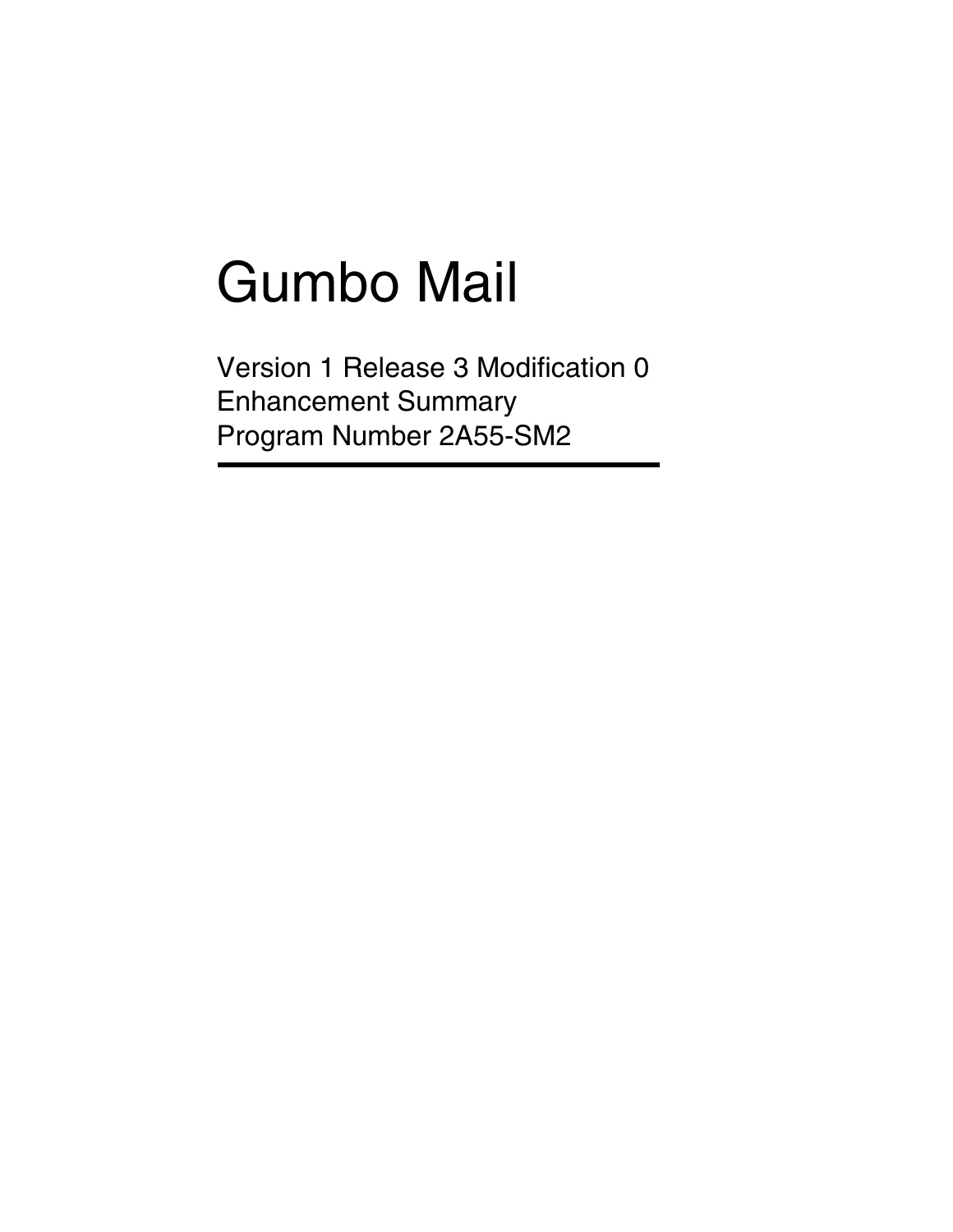**Second Edition (June 2005)**



809 W Howe St Seattle, WA 98119

Phone: (206) 284-5078 Fax: (206) 284-5029<br>E-mail: support@gumb E-mail: support@gumbo.com<br>Web: www.gumbo.com www.gumbo.com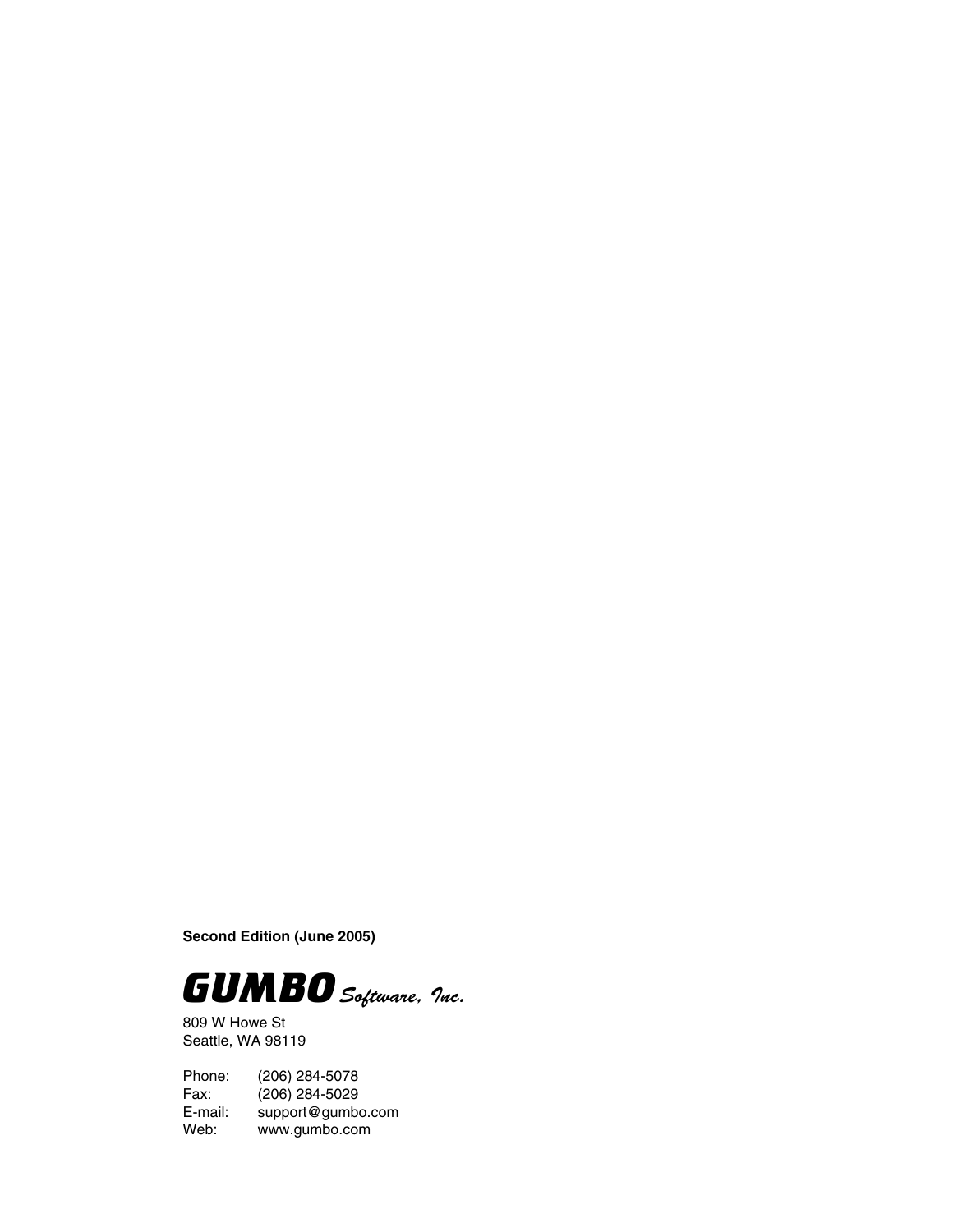## **Installation Instructions**

#### **Restoring the new release**

Read the Enhancement Summary to determine if any changes affect your installation.

Follow these instructions to install Gumbo Mail V1R3M0 on your iSeries Server:

- **Note:** If you have downloaded this software from the web, instructions specific to installing from the download can be found in the file "readme.htm" which is included in the download.
- 1. Sign on to the system as the security officer (QSECOFR).
- 2. Verify that your machine is at i5/OS (OS/400) V5R2M0 or later by running:

DSPDTAARA DTAARA(QGPL/QSS1MRI)

- **Note:** If you are running a version of i5/OS (OS/400) earlier than V5R2M0 you can not install Gumbo Mail V1R3M0 on your machine. You must install an earlier version of Gumbo Mail or upgrade the operating system.
- 3. Verify that user domain objects are allowed in the libraries GUMBOMAIL and QSRV, by running:

WRKSYSVAL SYSVAL(QALWUSRDMN)

Take option 5 to display the value. If the value is not \*ALL, use option 2 to add libraries GUMBOMAIL and QSRV to the list of libraries where user domain objects are allowed.

- 4. Mount the distribution media in the appropriate device.
- 5. Submit the Restore Licensed Program (RSTLICPGM) command to batch:

RSTLICPGM LICPGM(2A55SM2) DEV(device-name) LNG(2924)

- **Note:** "device-name" is the device the media was mounted on and is usually OPT01.
- **Note:** You may receive message CPA3DE4 "Directory not registered. (C G)" (three times). If so, take option "G".
- 6. Enter your permanent authorization code.
- 7. Determine which PTFs were included on the media by entering the following command:

## DSPPTF LICPGM(2A55SM2)

8. Visit www.gumbo.com to determine if newer PTFs are available.